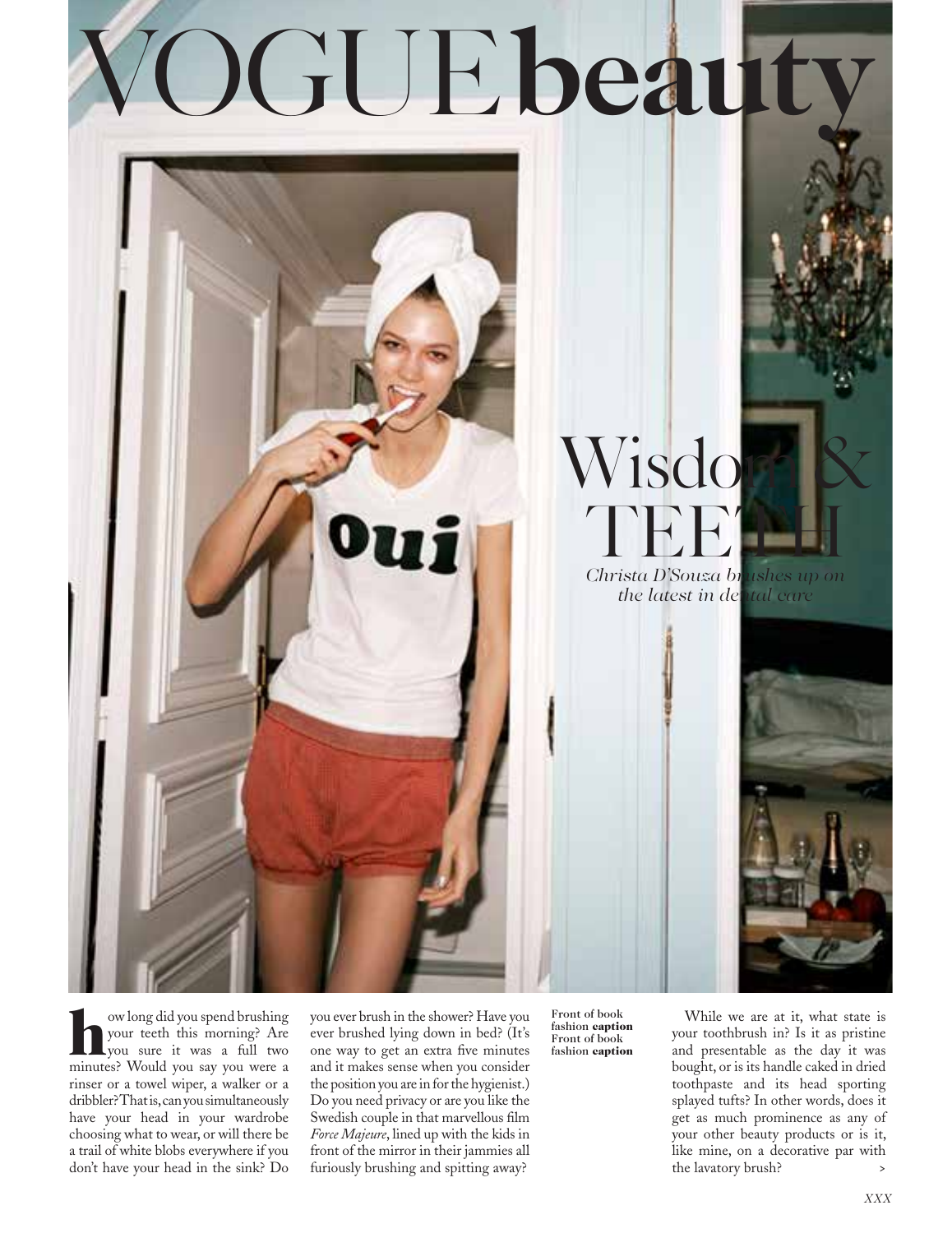Of all the things we are obsessional about in Britain, our teeth, let's face it, are not historically among them. According to a report the British Dental Health Foundation published this summer for National Smile Month, one in three of us has never flossed, one in four has never used mouthwash and another one in four doesn't bother brushing twice a day (a third of men).

The good news is that we are a lot better at it than we were. According to latest figures at Mintel, Britain's oral-care spending rate is growing at a faster rate than it is in America, and in 2013 sales reached £1 billion. The state of our teeth, it could be argued, is a little like the state of our restaurants: they've come on in leaps since the Eighties. Look at the 24-hour smilemakeover clinics on the high street and the array of toothpaste brands at Boots. When Americans gloat, as they tend to, I enjoy pointing out that most of the joke teeth they sell in Hallowe'en costume shops are based on those of an Appalachian hillbilly.

Take my publisher friend Rebecca, "obsessed with my teeth/mouth as obvious ticket barrier/gateway to the rest of my/one's body", who emails: "Bit like a dirty hallway is a sign the rest of the house is going to be a mess. Visit the hygienist every three months. Wish I made as much effort with my hair." Take my mother, whose medieval

#### **Mood-matching is very hot in the world of toothbrush design right now**

dental care as a child (drilling by foot pedal and so forth) means that for as long as I can remember, she has spent at least 20 minutes every evening doing her teeth, what with all the interstitial brushing, flossing, tongue scraping, mouthwashing and so on. And while we are on the subject of mouthwashing, this craze for oil pulling – the ayurvedic practice of swilling with coconut oil – is it possible to conduct a conversation in Primrose Hill without it being mentioned? (Evangelists of the brand Cocowhite claim it cures gingivitis and hangovers and whitens the teeth almost as well as professional bleaching.)

On the other hand, are you sure you know how to brush correctly (the optimum angle is at 45 degrees to the teeth, like a flute)? Is it widely known

that infected gums have been linked to diabetes and dementia; that having plaque may be related not only to preterm birth but also to erectile dysfunction? Or that the bacteria in our mouths are also in our colons, and that our bodies are cross-infecting constantly, which gives a whole new meaning to "poo breath", as we call it in our family. It makes sense, of course. Even if only on a subconscious level, a perfect smile, in terms of how attractive others perceive you to be, is more important than your figure, your skin, even your eyes – as studies conducted in 2014 by the British Dental Health Foundation confirm. Whether that translates to our behaviour at the sink is another matter. Certainly from where I'm sitting, and I work in a hugely self-aware industry, toothbrushing as



## VOGUE **beauty**

a beauty ritual is in no way on the same pedestal as cleansing and moisturising. But if we happily spend hundreds, thousands of pounds over the years on having our roots done, legs lasered, fingernails gelled and, yes, teeth professionally whitened (which adds nothing to their intrinsic health), does that make sense?

**f** undamentally, everything comes<br>down to the brushing, so if it<br>means glamorising the act, so<br>much the better," says Susan Tanner,  $\bullet$  undamentally, everything comes down to the brushing, so if it means glamorising the act, so the sparky co-founder of Dawood & Tanner and creator of a new, slick line of "tooth cleansers". After my session with Jenny the hygienist – hurrah, nothing basically wrong, I've just got to floss a hell of a lot more, stop eating frozen grapes and kick the lemon-andhot-water habit (heat makes the acidity of lemon even stronger) – my kids and I give them a bit of a test drive. There's one based on the taste of lemon curd, one based on Fox's Glacier Mints and a lime one Tanner hopes will remind users of a mojito. Don't know about that, but there's a kind of a Jelly Belly mix'n'match feel to them, and they look nice on my bathroom cabinet shelf…

"The reason behind creating them was that I wanted to move toothpaste away from basement healthcare and into first-floor beauty," explains Tanner, "because however much make-up a girl has got on, however much she has spent on her moisturiser, if she has scummy teeth – uggh, when there is blood on her apple core for example – she's not beautiful any more, is she?"

Perhaps Space NK needs to have more groovy dental products on its shelves. Maybe the folks at Apple should butt in? Anything to get the population brushing more diligently. There is definitely a trend in this direction. Look at the all-silicone Issa toothbrush put out by Foreo, which comes in a variety of bright colours, has a kind of Alessi vibe and sells for £149 on Net-a-Porter. Or what about Quip, a super-cool toothbrush service that enables you to get a new head delivered every three months. Then there's the interactive model brought out by Oral-B last year, the Bluetooth 4.0, which connects to your smartphone and allows your dentist remotely to peek at your brushing habits while customising your brush to your needs, setting your target session lengths, recording data of previous sessions and so forth. And if that seems a little excessive, why not check out the free